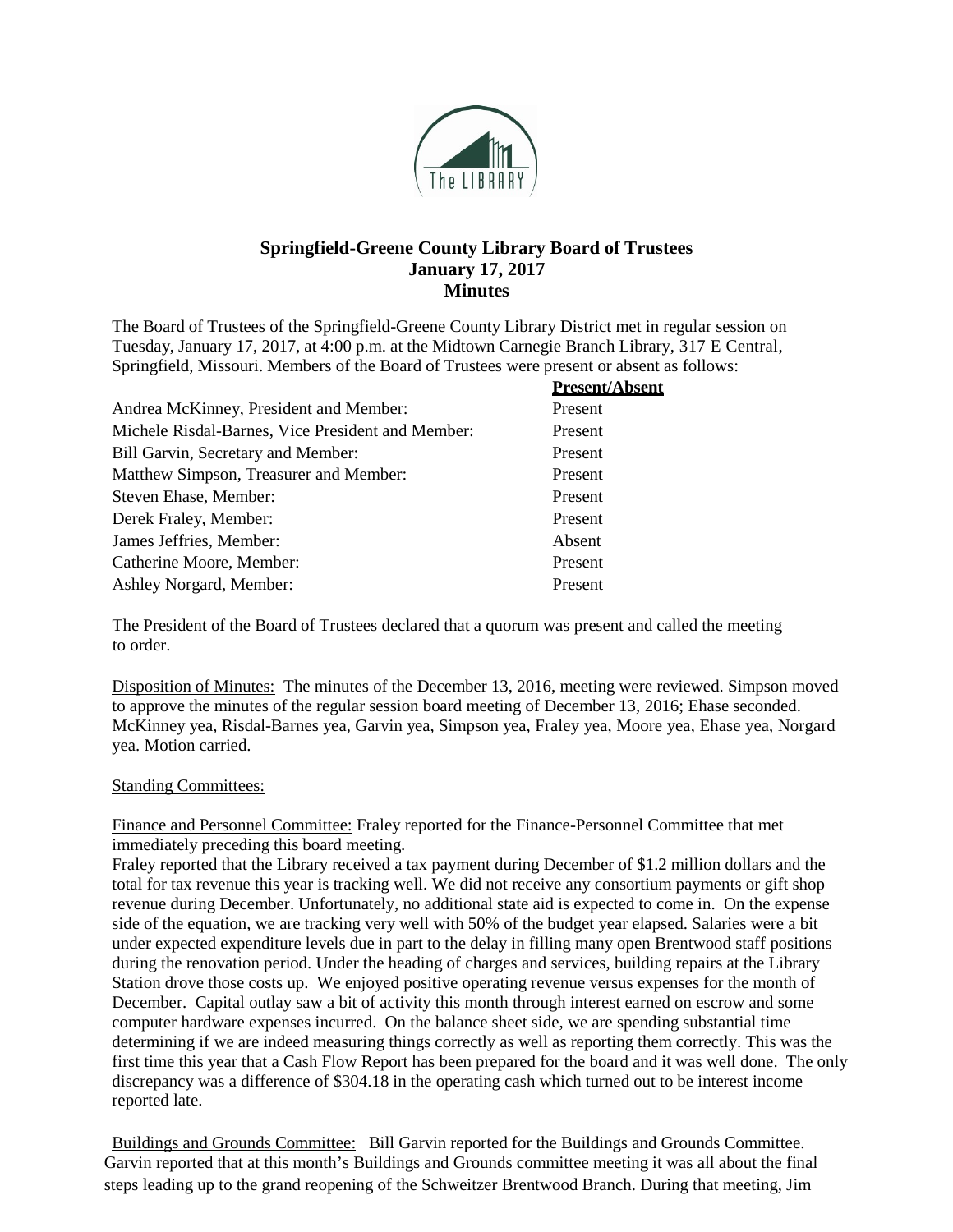Schmidt gave a detailed report with statistics on the building and a report of the first day. During grand opening Saturday, a total of 3,500 items were checked out. Some folks were there to celebrate and others came to do business. The traffic count for the day was 1,998. A very impressive start! Sunday hours have generated a very promising response so far. The budget continues to stay on track with \$45,000 left in a contingency fund. There have been a total of thirty-five change orders. The punch lists were completed this morning. The largest item was replacement of flooring previously discussed. Garvin and other board members expressed heartfelt thanks and praise for a job well done by the staff who worked on this project.

## Report of the Director:

- Cooper was very pleased with the turnout for the Schweitzer Brentwood Branch grand opening ceremony on Saturday, January 7. People were excited to be there, and every day since then, someone has stopped her with a compliment about the branch. This has been very important for us. Cooper plans to remind our legislators that we are good with our money, and we worked hard to build this building. The building was named for donor Jewel Schweitzer and marks a first "building naming" for the district. The event on Saturday was streamed live to the internet by Community Relations and can be viewed on the District's Facebook channel. Brian Grubbs plans to archive it for all posterity in a digital format.
- The Library has been awarded a \$5,000 grant from the Dollar General Literacy Foundation. The grant will be used to enhance STEAM-based programs for children and families in the Library's outreach sites.
- The annual Holiday Store sales total was \$10,750.58. Proceeds from the store will go toward Summer Reading Program expenses.
- Library Center Youth Services Associate Pamela Groseclose was a guest blogger for the Association of Library Services for Children in December. Her article titled wastitled "Tweens — How Do You Support Them in Your Library?"
- Library Station Reference Manager Tysha Shay was featured in a two-page color spread in the Community Foundation of the Ozarks annual report for the "Stories for Life" project, which received a \$5,000 Senior Issues grant from CFO last year.
- Electronic Resources Librarian Renee Brumett has been elected vice-chair/chair-elect of the IUG, or Innovative User's Group Steering Committee.
- The Edge is planning to offer computer classes at the Northpoint Church Dream Center in connection with the City of Springfield's Zone <sup>1</sup> Blitz project. The Dream Center will have child care available so adults can take the classes. Training Coordinator Krissy Sinor will attend a community dinner on January 18 and will speak to the participants to determine what classes are needed.
- The "Spaces" online room reservation system will launch on February 1. Adult Program Coordinator Katie Hopkins has been working with the IT department to set this up and communicate to staff about how it will work. She also has been preparing patrons for this new self- service opportunity.
- Public libraries fall under the jurisdiction of the Secretary of State's office in the State of Missouri. For the first time that any librarians can remember, newly elected Jay Ashcroft invited public library directors to his inauguration day reception at the Kirkpatrick State Information Center. Community Relations Director Kathleen O'Dell and Cooper attended the reception in Jefferson City along with other librarians and other members of the public.
- The Missouri Library Association is getting ready to host their annual Library Advocacy Day on Tuesday, February 7, 2017. Librarians are going to ask to speak with the governor, as librarians have never been granted an appointment. Cooper invited any interested board members to travel along to Jefferson City for the event.

## Foundation Update: